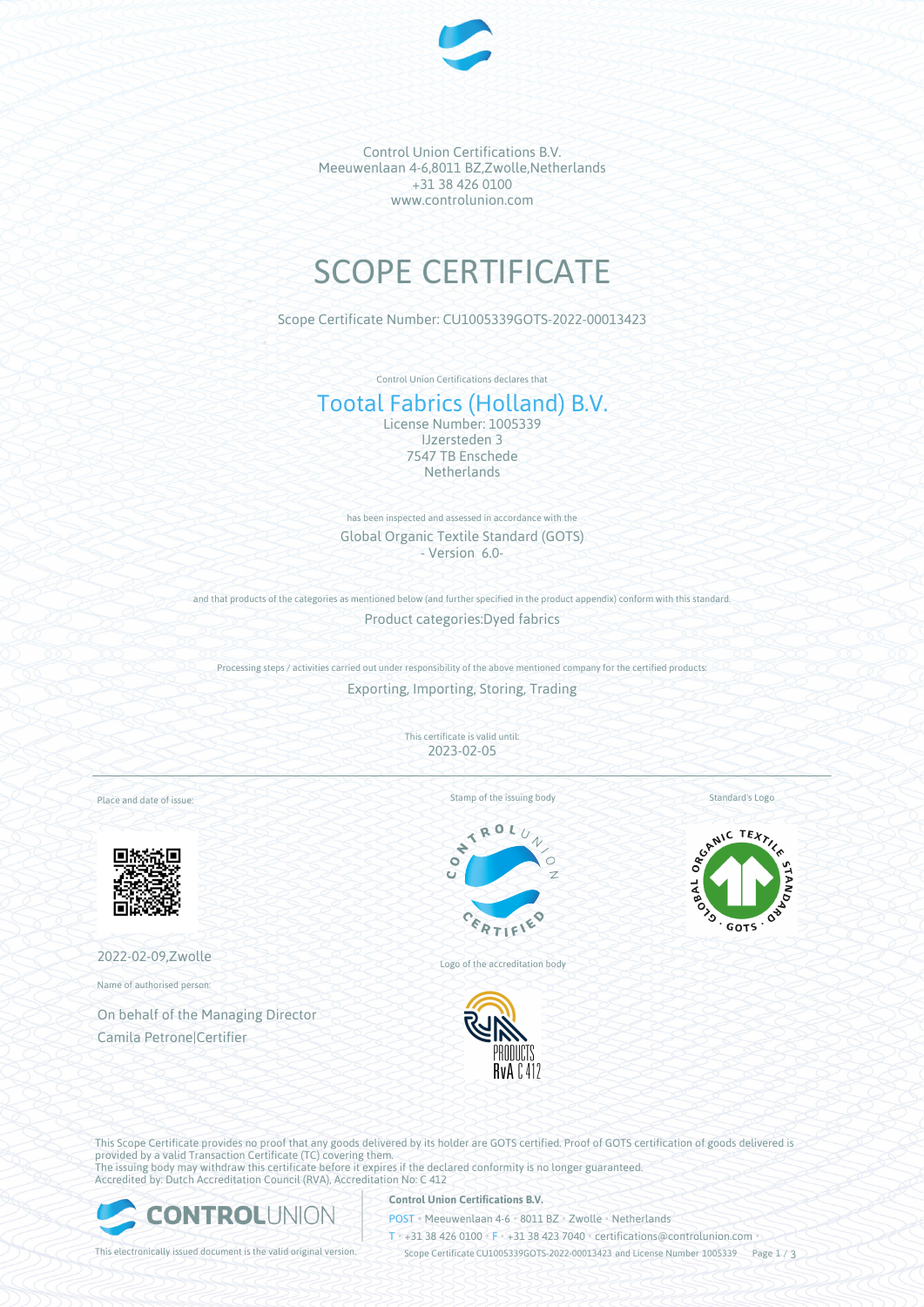

Control Union Certifications B.V. Meeuwenlaan 4-6,8011 BZ,Zwolle,Netherlands +31 38 426 0100 www.controlunion.com

## **Tootal Fabrics (Holland) B.V. Global Organic Textile Standard (GOTS)**

# **Products Appendix to Certificate no.CU1005339GOTS-2022-00013423**

In specific the certificate covers the following products:

| <b>Product category</b>       | <b>Product details</b> | <b>Material composition</b>                                  | Label grade |
|-------------------------------|------------------------|--------------------------------------------------------------|-------------|
| Dyed fabrics                  | Woven fabrics          | 100.0% Organic Cotton                                        | Organic     |
| Woven fabrics<br>Dyed fabrics |                        | 3.0% Conventional Elastane (Spandex)<br>97.0% Organic Cotton | Organic     |

Place and date of issue:



2022-02-09,Zwolle

Name of authorised person:

On behalf of the Managing Director Camila Petrone|Certifier

Stamp of the issuing body



Standard's logo



Logo of the accreditation body